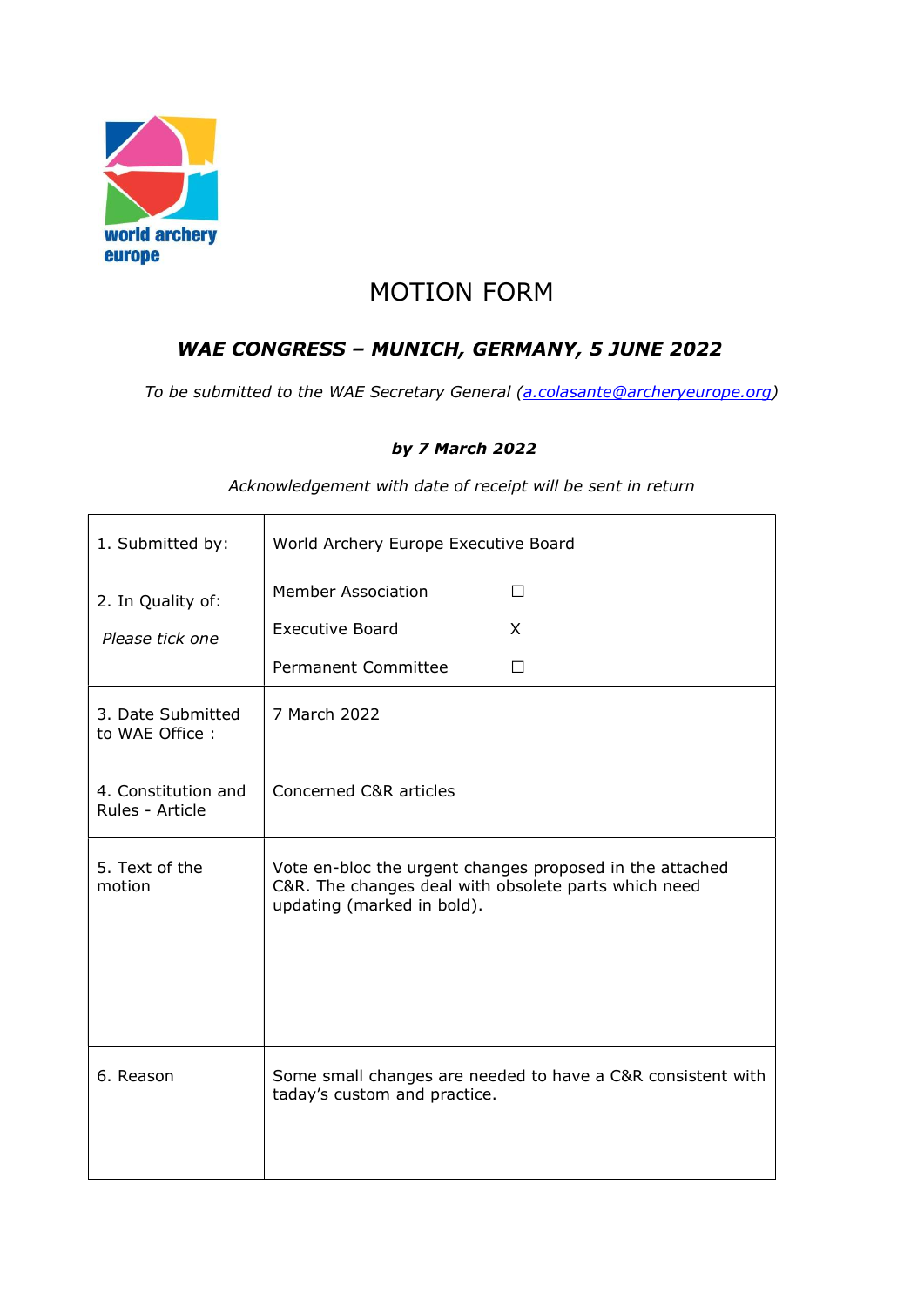

# WAE CONSTITUTION

# Valid from 1 January 2022

This Constitution shall in no way contravene the Constitution of the World Archery Federation, hereinafter referred to as WA, which shall be used as a guide in all queries regarding the interpretation of this Constitution.

## 1.1 NAME

- 1.1.1 The name of the Association, shall be World Archery Europe and shall be abbreviated WAE. Hereinafter referred to as the WAE Association.
- 1.1.2 The official brand and logo of World Archery Europe, accepted by the Congress, comprises two basic elements: the bow and arrow icon and the World Archery Europe logotype.
- 1.1.3 The WAE flag shall be white with the WAE emblem in colour surmounted by the letters World Archery Europe centrally placed.

Member Associations may fly the WAE flag only at Tournaments recognized by WAE.

## 1.2 REGISTERED OFFICE

1.2.1 The address of the office of WAE, shall be that of the President.

## 1.3. OFFICIAL LANGUAGES

1.3.1 Shall be as in I.O.C. and World Archery Federation, presently English.

## 1.4 GOALS

- 1.4.1 In co-operation with WA.
	- The goals of the Association are:

- To promote Archery and Olympic and Paralympic ideals and principles, including gender equity.

- Not allow any form of discrimination in its actions or

decisions, be it discrimination of any kind such as race, colour, sex, sexual orientation, language, religion, political or other opinion, national or social origin, property, birth or other status. Anyone part of the World Archery Europe Family commits themselves by their actions to behave in a non-discriminatory and ethical manner.

- To seek to ensure safe and harassment-free environment for all people involved at the events

- To promote and support the IOC's Charter of Athletes' rights and responsibilities.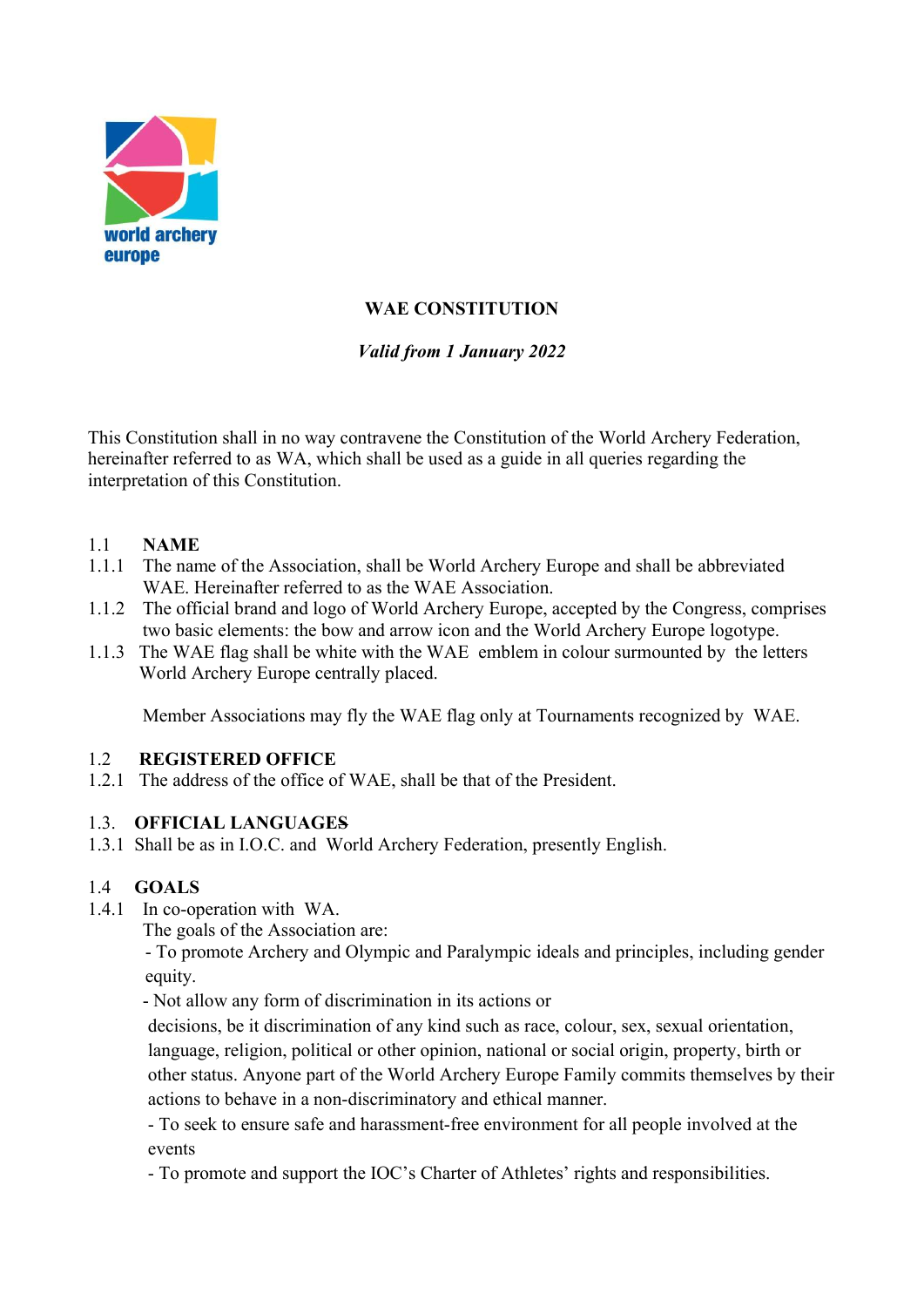- Organization of European Championships and International competitions in both genders in all disciplines

- Representation of Archery in Europe
- The education and Development of Archery Associations at all levels
- 1.4.2 The terms of reference of the Executive Board are:
	- to comply and honor the goals of the Union
	- to be the task force for the promotion of Archery in Europe and the Mediterranean countries creating the opportunities for the development of archers, coaches and officials, thereby giving the maximum opportunity for archers to achieve their potential on the world stage.

## 1.5 MEMBERSHIP

- 1.5.1. Members of the World Archery Europe shall be:
	- Member Associations
	- Associate Members
	- Honorary Members
- 1.5.2. All Member Associations must be recognized by WA.
- 1.5.3 Associate Members may be individuals, institutions or companies wishing to contribute substantially to the Association's activities in promoting archery within its boundaries.

## 1.6 AFFILIATION

1.6.1. A National Association will, when becoming a member of WA, automatically be a member of its Continental Association based on their NOC membership in NOC's Continental Association as recognized by the IOC.

## 1.7 ORGANIZATION

- 1.7.1. Congress is the Senior Administrative body of the WAE. All powers that are not specifically attributed to other positions of this Constitution belong to the Congress
- 1.7.2. Congress elects, and to it are responsible, the following officers of WAE, namely:
	- the President
	- the two Vice Presidents
	- the six Executive Board Members.

Responsible to Congress are also:

- the Secretary General
- the Finance Board Chairman

which are appointed by the President and confirmed by Congress.

The above shall be named, and as hereinafter referred to, as the Executive Board which shall be responsible for the management of WAE between Congresses.

- 1.7.3 The Finance Board consists of 3 persons: the Secretary General and 2 persons with a financial qualification or with relevant accountancy or financial experience over the previous 5 years before the appointment. The Chairperson of the Finance Board will be designated by the President. He/she is subject to the authority of the President and he/she will review the orderly accounting of the finances.
- 1.7.4 In accordance to the WA Rules Art.1.25 Auditing, WAE Executive Board will appoint at least 1 auditor for 4 years. The Auditor will present a report to the Executive Board annually and to Congress every 2 years.
- 1.7.5 Congress also elects two Executive Board substitutes, who shall take the place of any member who fails to attend two consecutive Executive Board meetings or three Executive Board Meeting in 3 consecutive years.

The substitutes are nominated according to their number of votes, such as the one with the highest number of votes are to be first substitute, and the other second substitute.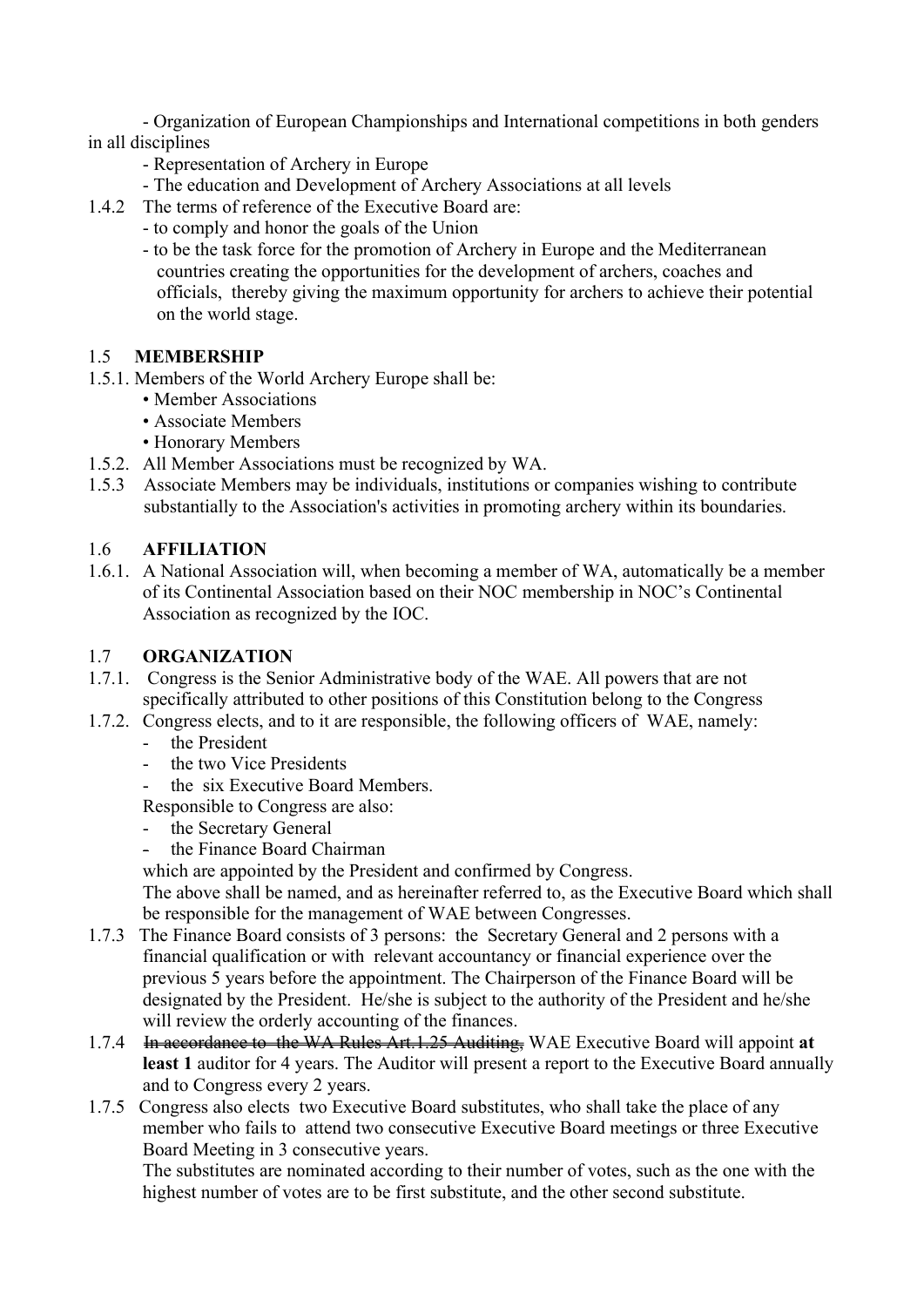In case the two substitutes receive the same number of votes, the older of them will be the first substitute.

Substitutes will be elected at each Congress. A substitute may only serve as a member of Executive Board until the next Congress.

- 1.7.6 The President and the two Vice Presidents, together with the Secretary General, shall form the Executive Committee. The Secretary General does not have a vote.
- 1.7.7 The positions have a term of four years. The Executive Board member, who receives the lower number of votes, is elected for 2 years term.
- 1.7.8. Retiring officers are eligible for re-election. The individual elected or appointed as the President, Vice President or a Member of the Executive Board may serve a maximum of three full terms in the same position. Outgoing officer can be a candidate for a different
- position (in full effect in 2024 elections).<br>1.7.9 Nominations for positions shall be subm Nominations for positions shall be submitted only by Member Associations and not by individuals and should include a statement from the nominee, that he/she will accept the position if elected. Those nominations should be directed to the WAE Secretary General within the deadline stated in WAE Constitution .

If no nomination for a position is submitted, then nominations shall be accepted up to the time of the election.

- 1.7.10 A candidate must be supported by his/her own Member Association, if the nominator is not from the candidate's own country
- 1.7.11 The President, one Vice-President and three Executive Board Members shall be elected at the Congress held at the European Outdoor Championships, two years after the Summer Olympics.

One Vice President and three Executive Board Members shall be elected at the Congress held at the European Outdoor Championships in the year of the Summer Olympics. With the exception of the Secretary General, no two of the above Members of the Executive Board may belong to the same country.

- 1.7.12 The following Permanent Committees will each have 3 members elected at WAE Congress for a term of four years. Two members will be elected at the Congress held in the year of the Summer Olympics and one member will be elected at the Congress held two years after the Summer Olympics. The Chair is the member who receives the highest number of votes. The chairperson of each committee will submit to the Executive Board once a year, a report, a plan of committee activities and a suggested budget to be approved by the Executive Board.
	- Youth Development Committee

 The primary objective of the Committee is to oversee the European Youth Cup and Youth Championships in such a way as to encourage cadets and juniors to prepare for international competitions.

 The allocation of the European Junior Cups will be made by the WAE Executive Board.

- Development Technical Assistance Committee The Committee will work on matters of development within WAE. The Committee will work within the approved budget from the Executive Board and will report directly to the Secretary General.
- Judges Committee The Committee will work with WA Judges Committee. The Committee will also recommend to the WAE Executive Board the appointments of the judges for the European Championships and for WAE competitions.
- 3D/Field Committee The Committee will work with WA Field Committee and the 3D Archery Coordinator.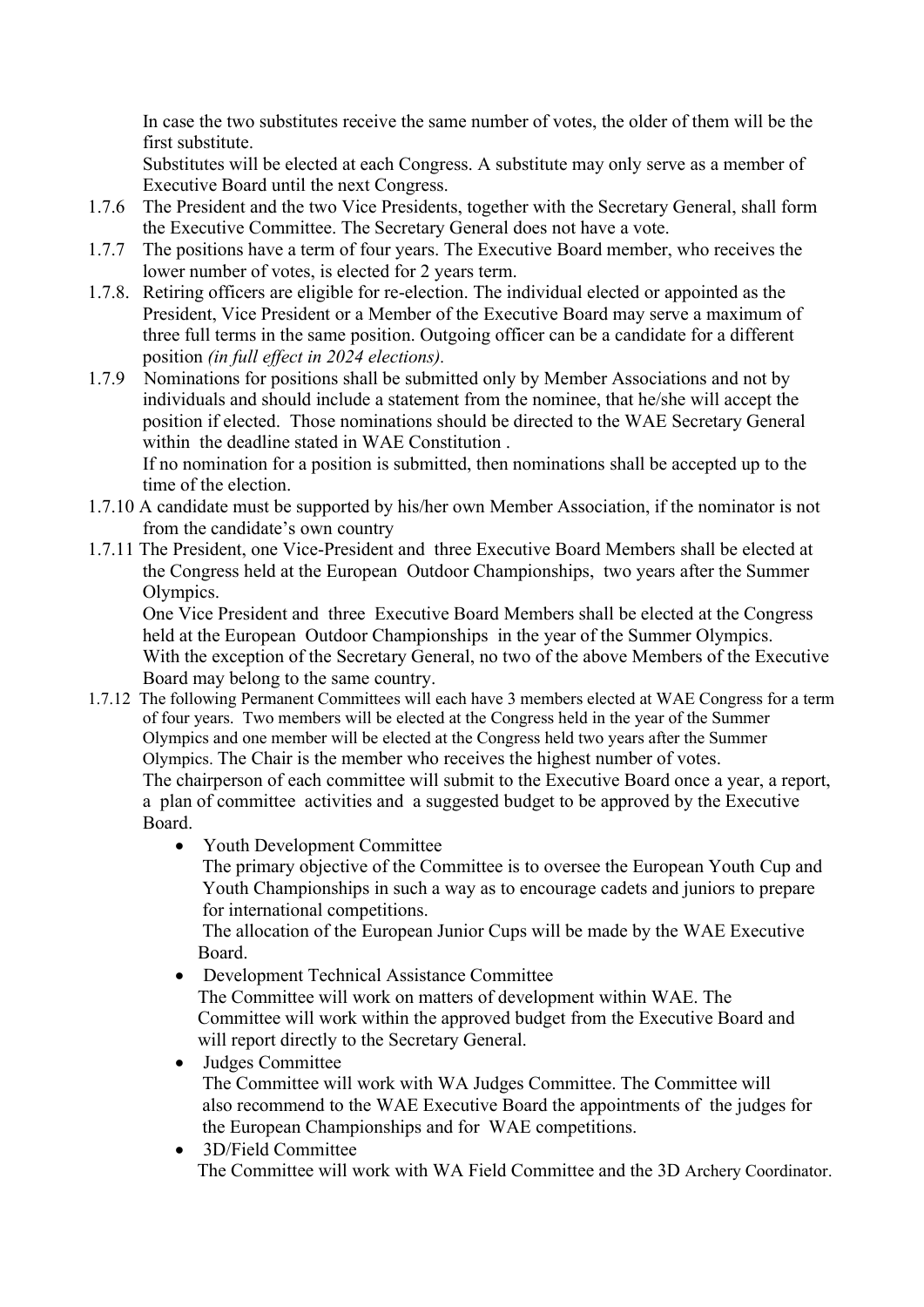- The Para Archery Committee will work with WA Para Committee and will work on matters of development of Para Archery.
- 1.7.13 The following Liaison Officers to WA Committees will be appointed by the Executive Board for a period of 4 years.

The Liaisons will submit to the Executive Board once a year a report and a plan of their activities.

- Athletes Liaison he/she will work with WA Athlete's Committee
- Medical Liaison he/she shall be a Doctor of Medicine
- The Run Archery Liaison he/she will coordinate the work and development of Run Archery
- Gender Equity Liaison: he/she will work with the WA Gender Equity Committee
- Justice and Ethics Liaison. The Liaison officer will receive referrals, and coordinate submission of any complaints arising, to the WA Board of Justice and Ethics through the WA Secretary General and will be appointed by the Executive Board for a period of 4 years.

The Liaison will submit to the Executive Board once a year a report of referrals, cases and their outcome.

- 1.7.14 Congress may elect Honorary positions, who shall be distinguished persons whom the Association wishes to honor, or persons who have distinguished themselves by their work on behalf of the Association. These persons will have no vote in Congress.
- 1.7.15 The Executive Board shall meet at least once a year. 50% of elected members shall constitute a quorum at the Executive Board meetings and the President or Chairman may have a casting vote as required..

## 1.8 VOTING

- 1.8.1 Elections shall be  $\frac{b}{y}$  written ballot or by electronic voting system
- 1.8.2. 1st Round: simply majority of the valid votes of the registered Member Associations at that Congress session.

2nd Round: For any remaining positions after the 1st Round, a system of plurality of votes is used. The candidates obtaining most votes in the 2nd Round independently if they obtain a simply majority will be elected.

In case of a tie between 2 or more candidates a ballot will be held and the candidate(s) who receive the highest number of votes, will be elected.

## 1.9 CONGRESS

- 1.9.1. Congress is formed by the delegates of the Member Associations and the Executive Board. A roll call of Member Associations will be taken. All Congress participants have to register their attendance within the stated deadline. and the names of the voting delegates and Country that they represent attached to the attendance list. Delegations Delegates are qualified to attend the Congress only if the Member Association they represent is in good standing, i.e. it has paid the membership fees to WA up to and including that one of the current year.
- 1.9.2. Each Member Association shall be allowed one voting delegate and no more than two other delegates. Associate Members may be represented by no more than one representative.
- 1.9.3. Each Member Association shall have one vote. The vote of a Member Association may be cast by proxy. No delegation may carry more than one proxy vote. Each voting delegate and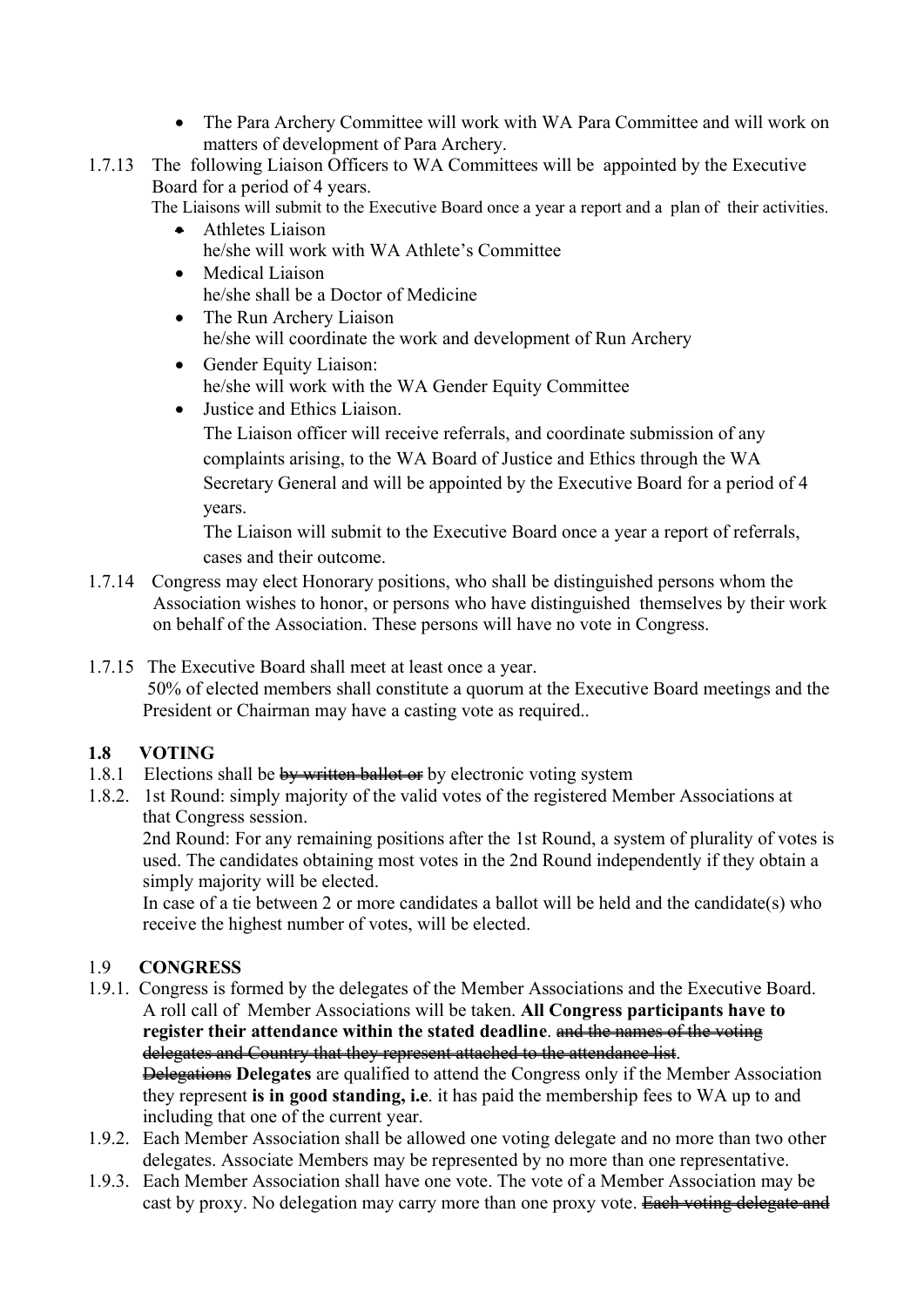proxy shall present written authority from the Member Association represented before the meeting starts. Official Proxy forms shall be received by Secretary General within the stated deadline.

- 1.9.4. A Congress session shall be valid if at least half the Member Associations qualified to attend have registered prior to the beginning of the session. The President shall preside at all meetings of Congress. In the absence of the President, one of the Vice Presidents shall preside, or, if none are present a Member of the Executive Board other than the Secretary General. If none of these are present then a voting delegate shall be elected as Chairman.
- 1.9.5 The President or Chairman shall have a casting vote in the event of a tie. Other members of the Executive Board shall have no vote unless acting as properly appointed voting delegates or proxies of Member Associations. The Secretary General cannot serve as a voting delegate or carry a proxy. With exception of election of Executive Board Members and members of all the Committees, voting shall be by a show of hands. A ballot may, however, be demanded by not less than three voting members.
- 1.9.6 Congress decisions are final and can only be changed by a vote of the following Congress. Amendments to the Constitution shall require a two-third majority of the votes cast; whereas other Rules, Regulations and matters shall be decided by a simple majority of the votes cast.
- 1.9.7. Congress shall be held during the European Outdoor Championships every 2 years. 6 months (180 days) prior to the Congress, the date and venue of the Congress shall be announced to Member Associations, and the nomination forms will be distributed.
- 1.9.8 Extraordinary Sessions of Congress shall be convened at the written request of the Executive Board or a simple majority of Member Associations.
- 1.9.9. Motions for the Constitution and modifications of the Rules to be considered by Congress, shall be submitted only by Member Associations, the President or the Executive Board, at least 90 days prior to Congress.
- 2.0 At least 60 days prior to Congress the Secretary General shall collate all Motions and Proposals and distribute them to all Member Associations and Members of the Executive Board .
- 2.0.1 40 days prior to Congress, amendments may be submitted by Member Associations, the President, the Executive Board, or Permanent Committees within their terms of reference to the Secretary General. After which time no amendments to motions and proposals will be permitted.
- 2.0.2 30 days prior to Congress, nominations for positions shall be submitted by the Member Associations to the Secretary General.
- 2.0.3 20 days prior to Congress, the Secretary General shall distribute to all Member Associations, and Members of the Executive Board
	- a) The Congress Agenda.
	- (b) The Finance Board and Auditors Reports together with the audited income/expenditure account, the balance sheet and the financial program.
	- (c) The Annual Report.
	- (d) The Motions and Proposals.
	- (e) A list of nominations for offices so far received.
	- (f) The Permanent Committees reports
- 2.0.4 Postal ballot

In cases of emergency the Executive Board is empowered to call for a postal ballot. The results of such a ballot shall be immediately communicated to each Member Association. All communications in WAE may also be valid if made by electronic means.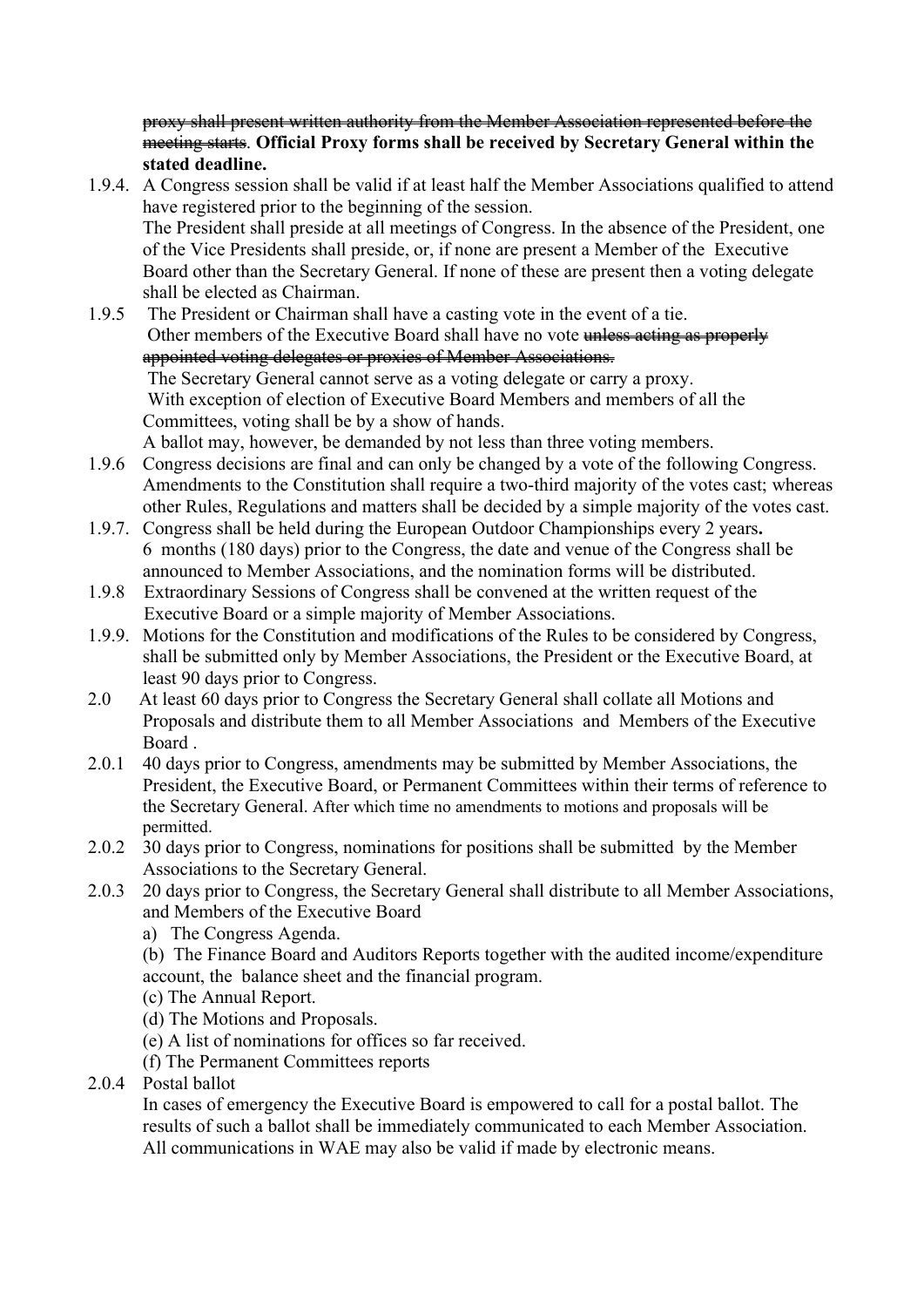## 2.0.5 CONGRESS VENUE

1 The Congress venue is the responsibility of the organizers of the European Championships. Arrangements will be made in cooperation with and approval of WAE.

- 2 The Congress hall must be large enough to accommodate seating facilities for the Executive Board at the main table, preferably on a raised platform. The delegates should be seated in a semicircle, if the hall is large enough, or will be seated at tables in rows. Nameplates will be placed on the tables for Executive Board.
- 3 Technical facilities will be provided in the hall. They include a number of microphones and a blackboard or a flip chart, and, if requested, a projector and screen.
- 4 The cost of the Congress venue, of the coffee break and the official meal at the end of the Congress for Delegates and other attending Congress shall be borne by the Organizers.

# 2.1 AWARDS

- 2.1.1 WAE may give awards to persons in recognition of their work for the development and the promotion of European Archery.
- 2.1.2 Proposals for awards come from Member Associations or from Executive Board Members and must be approved by Congress.
- 2.1.3 All proposals must be addressed to the Secretary General at least 2 months before the date of the Congress session . Detailed information on the achievements of the person proposed for the award, must accompany the proposal.

## 2.2 DISSOLUTION OF WORLD ARCHERY EUROPE

In the event of dissolution of WAE, all monies, minutes, and records relevant to the Association will be transferred to WA for safekeeping, and kept in trust until such time as a new Association submits to WA a guarantee to operate within the policy and objectives of WA and within an agreed geographical area known currently as WAE.

## 2.3 FINANCES

2.3.1 All money and sums received on behalf of the Association shall remain the property of the Association and there shall be no general distribution of such funds among the Member Associations.

 This does not include the issue of grants to Member Associations towards specific objects of the Association.

- 2.3.2 Income will be derived from:
	- (a) Member Association's fees
	- (b) Contributions from WA
	- (c) Donations from any source.
	- (d) Grants from any source.
	- (e) Copyright fees from any source relating to any material which the Association produces or is involved in the production of such.

## 2.4 CHAMPIONSHIPS

- 2.4.1. WAE arranges for the organization of the following Continental Championships:
	- European Outdoor Championships
	- European 3D Championships
	- European Indoor Championships
	- European Field Championships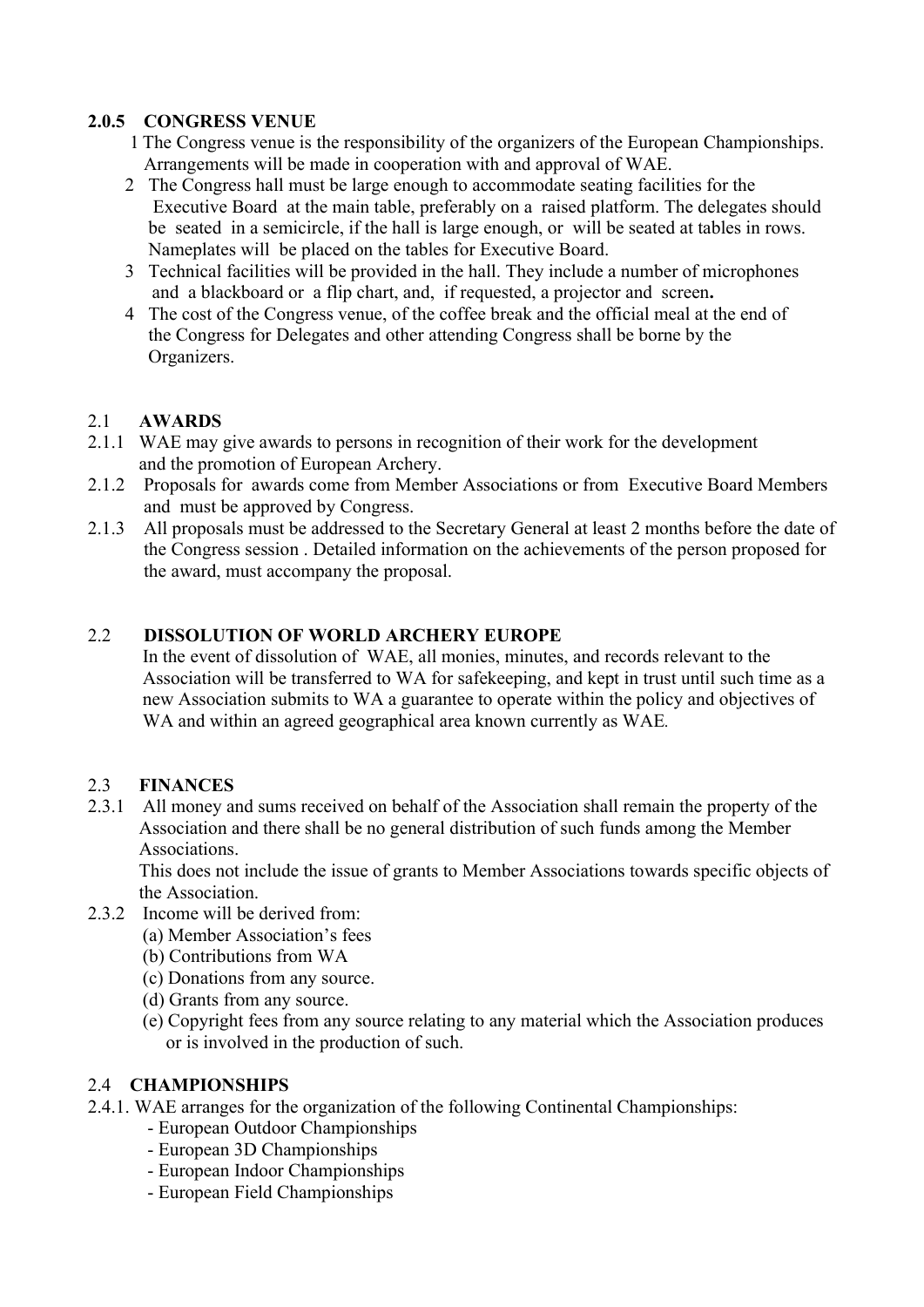- European Outdoor Youth Championships
- European Para-Archery Championships
- 2.4.2. The above European Championships shall be held every two years as follows:
	- European Outdoor Senior Championships, in even years
	- European 3D Senior Championships in even years
	- European Indoor Senior and Youth Championships, for Recurve, Compound and Barebow divisions shall be held every year from 2021.
	- European Field Senior and Youth Championships, in odd years
	- European Outdoor Youth Championships, in even years (after 2010)
	- The European Para Archery Championships, in even years
- 2.4.3 The Championships are organized for the classes named in WA Constitution & Rules, Book 2, art. 4.2

For Para-Archery see WA C&R - Book 3, art. 21

At the European Championships, all European Member Associations in good standing may enter no more than 3 athletes in each category .

At European Championships a team consists of 3 athletes in each category.

A mixed team consists of 1 female and 1 male athlete of the same category.

2.4.4 In a European Championship no title will be assigned if the preliminary entries reflect fewer than 12 individuals and 6 teams.

 For Youth and Para Archery categories, no finals will be shot if less than 4 individuals and 4 teams are registered in the preliminary entries. Anyhow, to assign title and medals, there must be at least 2 teams participating.

## 2.5 ALLOCATION OF CHAMPIONSHIPS

- 2.5.1 The Organization of European Championships shall be entrusted by the Executive Board to a Member Association after checking of the bid, the WAE Bid/Evaluation Checklist must be submitted in writing to the Secretary General.
- 2.5.2 The Executive Board, upon its decision, shall give a written confirmation to the Organizers and send at the same time the WAE Organizer Agreement which has to be signed by the Organizers. The Executive Board will communicate the names of the Technical Delegate (TD) and the Tournament Judges Commission to the Organizers.

#### 2.6 ORGANIZERS'RESPONSABILITIES FOR WAE EVENTS

- 2.6.1 The Organizers shall be responsible for making financial arrangements for the Championship allocated to them as:
	- deciding the amount of Entry Fees (as per Organizer Agreement limit)
	- bearing the cost of doping control
	- ereating a Web Site of the event for publishing the daily results according to the WAE approved results system.
- 2.6.2 The Organizers shall arrange for food, lodging and local transportation for the judges. The cost of which shall be borne by the Organizers.
- 2.6.3 The Organizer shall send the Invitation to Member Associations eligible to compete, at least 6 months before the first day of the European Championships, including preliminary and final entry forms, detailed information on the entry fees, accommodation, meals, transport , etc. Participation waiver, WA anti doping agreement, athlete's biography, etc. Entry forms have to be returned at the latest:
	- a) preliminary entry forms 90 days before the  $1<sup>st</sup>$  day of the competition
	- b) final entry forms  $-20$  days before the 1<sup>st</sup> day of the competition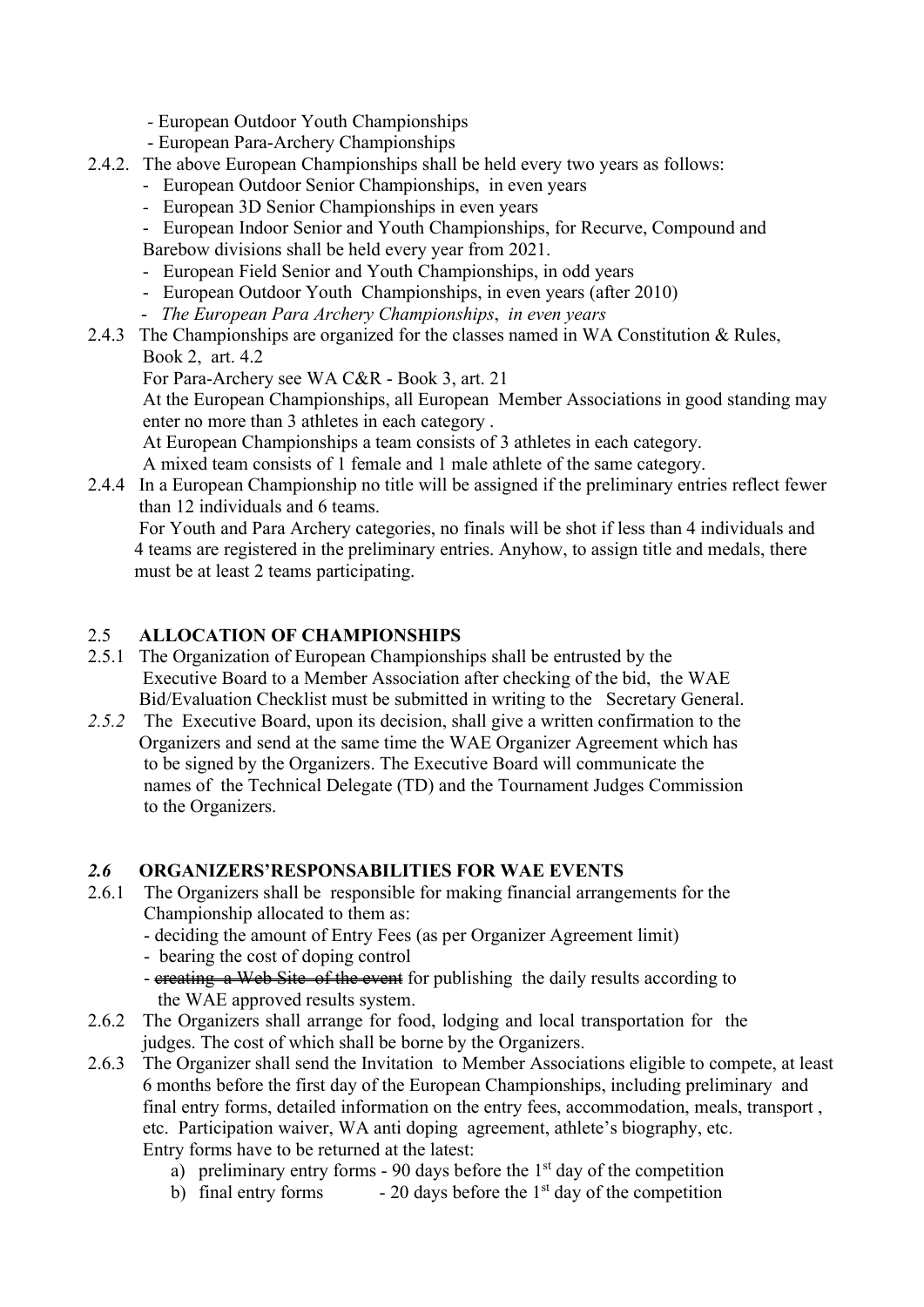- 2.6.4 A Technical Delegate (TD) shall be appointed by the Executive Board in order to advise the Organizers and to check that all preparations are in accordance with WA and WAE Rules. The TD's expenses for travels (for Inspection visit and for the event), food, lodging and local transportation will be borne by the Organizers.
- 2.6.5 The Jury of Appeal will be appointed on the field by the TD. If it is necessary the WAE Executive Board can appoint the Jury of Appeal.

## 2.7 TOURNAMENT JUDGE COMMISSION

- 2.7.1 Judging activities at WAE Championships will be coordinated by the Tournament Judge Commission.
- 2.7.2 The WAE Judge Committee shall select the Tournament Judge Commission taking into account the existence of WAE goals or policies concerning geographical distribution and gender equity. The Tournament Judge Commission will be proposed to the Executive Board by WAE Judge Committee and later confirmed by the Executive Board.
- 2.7.3 One of the judges as per 2.7.2. will be appointed as Chairman of the Tournament Judge commission by the WAE Judge Committee and confirmed by the Executive Board .
- 2.7.4 The Tournament Judge Commission will co-operate closely with the appointed WAE Technical Delegate.
- 2.7.5 The chairperson, on behalf of the Tournament Judge Commission, shall present a report on the tournament to the WAE Secretary General and to the WAE Judges Committee.

#### 2.8 TITLES AND RECORDS

2.8.1 EUROPEAN AND MEDITERRANEAN CHAMPIONSHIP TITLES

2.8.2 EUROPEAN AND MEDITERRANEAN RECORDS

Refer to WA C&R, articles 5.3.1.1, 5.3.1.2, 5.3.1.4

## 2.9 MEDALS FOR EUROPEAN CHAMPIONSHIPS

2.9.1 WAE Championship medals individual and team shall be awarded to the first, second and third place in each European Championship. No Diploma shall be awarded for 4<sup>th</sup> placed individual and teams

## 2.10 EUROPEAN RECORD TOURNAMENTS

2.10.1 Individual and team European Records may be established at World Championships, Olympic and Paralympic Games, World Ranking Tournaments , European Games, Continental Championships, National Championships as well as at National or International tournaments conforming to WA C&R.Art.5.4.2 and 5.4.3.

## 2.11 EUROPEAN RECORDS CONFIRMATION

2.11.1 European records shall be subject to confirmation by the Secretary General and shall be claimed in WA extranet, as World records, through your personal WA extranet admin.

2.11.2 Seores shall be sent to the Secretary General, with the WAE Records Claim Form

 not later than 15 days after the competition in question by the Member Association under the control of which the tournament was organized, or by the Member Association of the archer.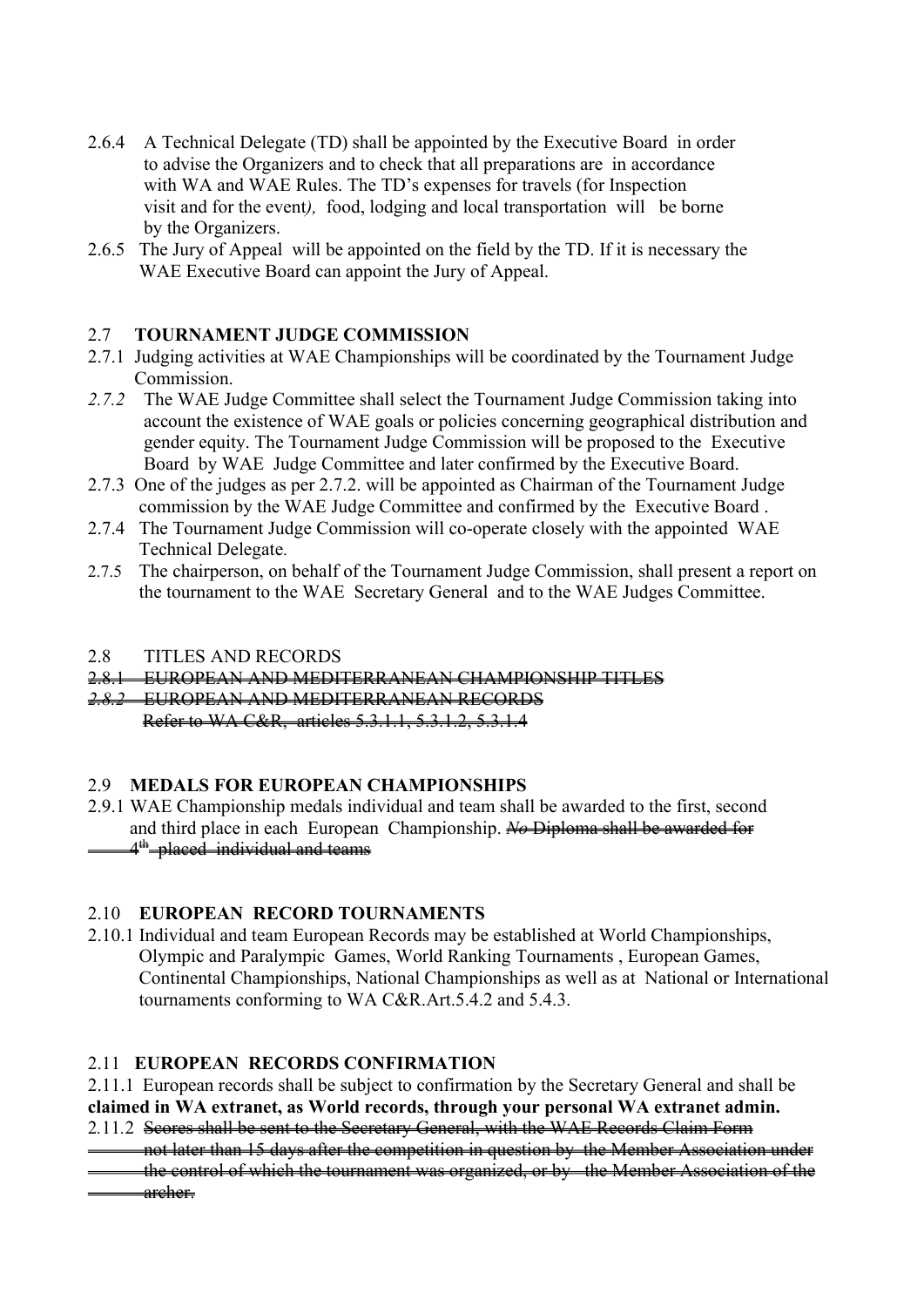Records made by archers from a WAE Member Association and achieved in the Olympic Games, World Championships, WA World Cup, European Games and European Championships are confirmed as European Records by the Secretary General, on receipt of the WAE Records Claim Form. It is not necessary to add the score sheets.

- 2.11.3 For Grand Prix, European Youth Cup and other International or National competitions, the Secretary General shall ratify a claim for a European Record on receipt of the records Claim Form together with the score sheets.
- 2.11.4 Should a European Record be broken by two or more equal scores made on the same day, the archers shall be declared Joint European Record Holders.
- 2.11.5 Individual and Team Record holders shall be presented with a Diploma stating the result and the place of the record.
- 2.11.6 For Para-Archery see WA C&R Book 3- art. 21.9

#### 2.12 PUBLICATION OF RECORDS

2.12.1 Records for women and men shall be kept separate. Details of new Records shall be published on WAE Website.

#### 2.13 PERFORMANCE AWARDS As per WA C&R

- Rules for the European Grand Prix and for the European Club Team Cup are approved by WAE Executive Board and thereafter published by the WAE Secretariat on the Website
- Rules for the European Youth Cup are prepared by the Junior Development Committee, approved by the Executive Board and thereafter published on the Website.

The word "Grand Prix" is strictly reserved for WAE competitions that count for the World Ranking Circuit, that are proposed to WA by WAE.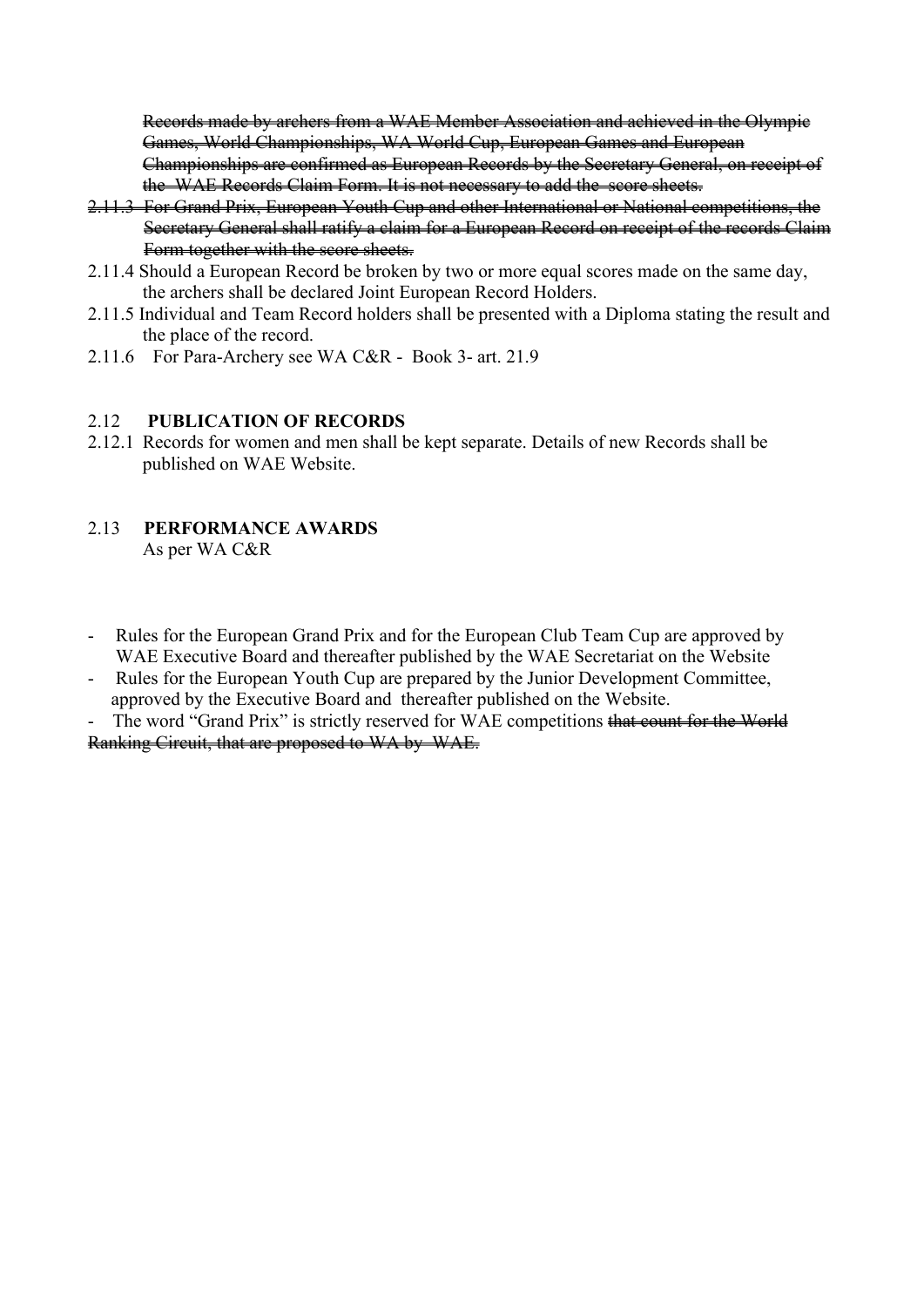## APPENDIX 1

## Terms of Reference of WAE Executive Board members

Executive Board-member in the position of President:

- Represents WAE at main events and meetings
- Represents and relates to the issues of the Members Associations
- Presides over Congress, Executive Board and Executive Committee
- The financial planning for the Executive Board and Congress
- Fundraising
- Media

Executive Board-members in the position Vice Presidents (2) and Executive Board-members (6). These 8 members of the Executive Board will be assigned to the following responsibilities:

- WAE Calendar: Co-ordination of Championships, Grand Prix etc Technical Delegates
- Junior programs including FISU, Schools & Adventure Holidays
- Seminars and Special Projects: Including Coach, and Judges.
- New Disciplines and Projects, Press and Media Promotion
- Competitors , Rules and Motions to WA Doping Control, Ethics, DTAC

Terms of Reference of Secretary General:

- Responsible for functioning of WAE's administration
- Responsible for all official communications
- Prepares Congress, Executive Board and Executive Committee-meetings
- Represents WAE in contacts with WA, EU and other sports organizations
- Provides support to WAE projects

Terms of Reference of Finance Board

- Under the responsibility of the President, keeps an orderly accounting of WAE finances
- Responsible of the keeping of income and expenditure accounts
- Responsible of the keeping of balance sheet
- Responsible of the keeping of relative to each chapter of the budget
- Prepares the financial information necessary for Congress, Executive Board and Executive Committee meetings.
- Prepares annually a detailed budget for Executive Board approval
- Presents annually a report and audited accounts to Executive Board and Congress every two years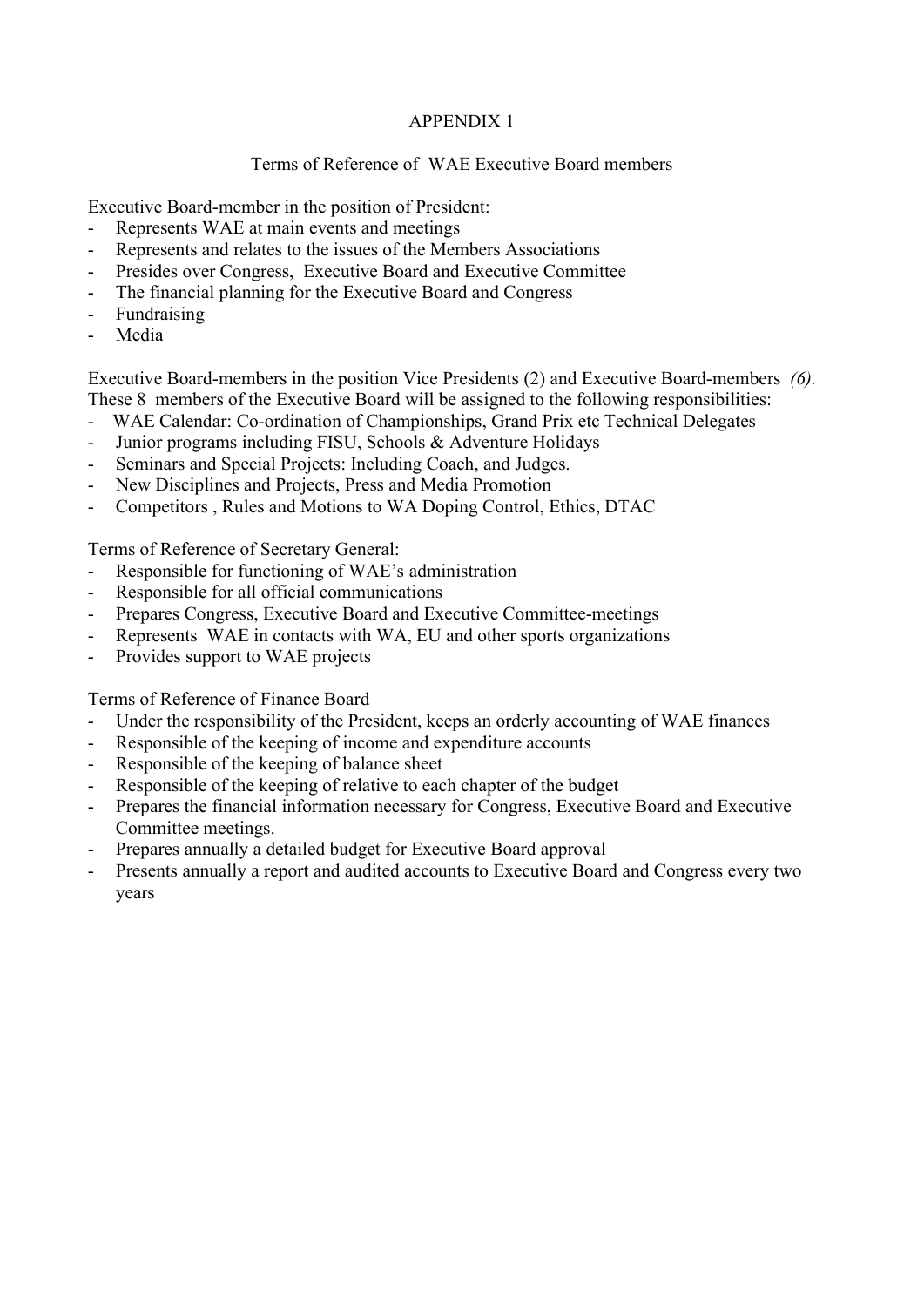#### APPENDIX 2

#### W A E OTHER OBJECTIVES

- 1. To promote, organize or assist in promoting archery meetings, competitions, courses, demonstrations and events.
- 2. To select, if and when required, competitors to represent the Association and to enter into any agreements which may be necessary or convenient in connection therewith or with any objects of the Association and to do all or any of the above things either alone or in conjunction with any other person or any other body.
- 3. To co-ordinate the WAE major competition calendar.
- 4. To arrange for the organization as required of the European Championships in all Classes and Disciplines recognized by WA.
- 5. To confirm and maintain WAE Record scores.
- 6. To maintain complete lists of scores from the European Championships.
- 7. To produce and issue each year ranking lists of the best archers of the Association of women, men and junior. Executive Board will decide on the number of archers.
- 8. To co-ordinate training activities, coaching, etc.
- 9. To deal with all topics of general interest regarding archery submitted by a Member Association.
- 10. To assist, when required any Member Association entrusted with organization of WAE. Championship.
- 11. To give prizes, medals and other awards and to obtain, collect and receive money and funds by way of donations, subscriptions grants or by any other lawful method, for or towards all or any of the objects of WAE.
- 12. To procure to be written or made and print, publish, issue, exhibits and circulate gratuitously or otherwise any reports periodicals, books, pamphlets, leaflets, films, photographs instructional matter or any such documents as maybe thought expedient in connection with all or any of the objects of WAE.
- 13. To do all such other lawful things as are incidental or conductive to the attainment of all or any of the objects of WAE.
- 14. To use electronic features (Internet) for WAE purposes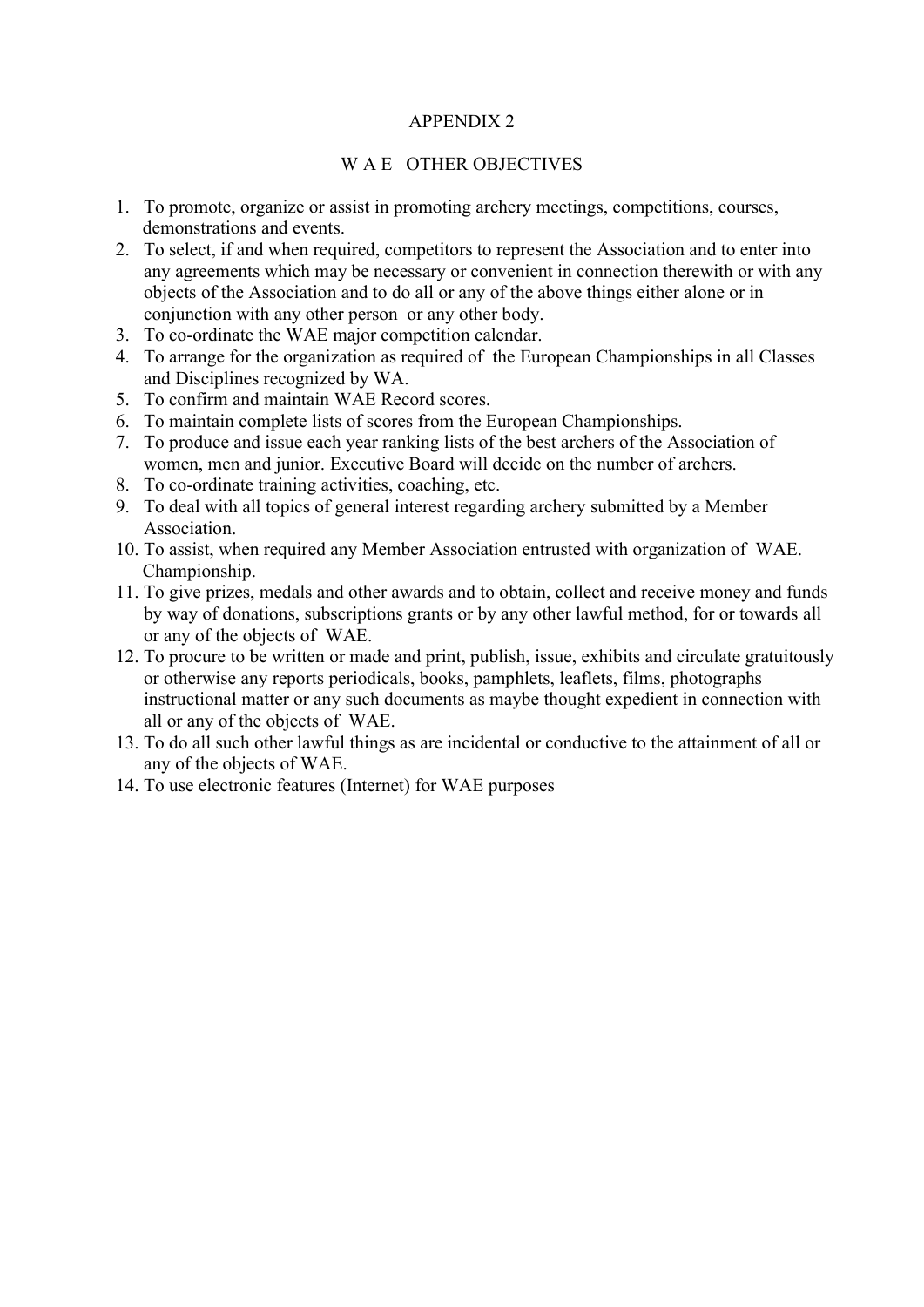# APPENDIX 3

## Terms of reference for WAE Continental Judges

The general organization of Judges for international and continental Archery events is laid out in Book 1, Appendix 4 of the WA Constitution and Rules.

Specific aspects concerning the WAE Continental Judges are listed hereafter.

- 1. A Judge Committee is constituted as laid out in the WAE Constitution. Members of the Committee should preferably be WAE Continental Judges. To be able to stand for election to WAE Judge Committee, the applicant must be a WAE accredited Judge at the time of the election.
- Its task is to train and develop judging at WAE level. It will organize seminars, conferences and exams to promote national judges to the status of Continental Judge.
- The Judge Committee will establish and run the procedures for the re-accreditation of Continental Judges.
- The Judge Committee will call for applications to serve as judge at the yearly WAE events and recommend the members of the relevant judge commissions to WAE EB.
- The Judge Committee will work in close cooperation with the WA Judge Committee in matters of common interest.
	- 2. To become Continental Judge, a candidate has to attend a seminar and pass successfully the relevant exam.
- To be eligible to participate at the seminar, the candidate must have accomplished the age of 18 years.
- To be eligible to participate at the seminar, the candidate must pass a "pre-seminar" test with a "+70%" score. This test will be send as soon as the candidate's member association sends the document for registration. After completing this test, the candidate and his member association will be informed the application of the candidate is accepted or not.
- To be eligible to participate at the seminar, the candidate must have been accredited as National Judge for a minimum of 2 years. The language of the seminar and exam is English.
- The Member Association of the applicant must submit an application for candidate.
- No WAE member association may have accredited more than 9 Continental Judges (including WA IJ and IC) with a minimum of 3 female
	- 3. WAE Continental Judges without WA International Judge or International Judge Candidate status will have to undergo the re-accreditation process, which will be organized on a 4 years term, in the same year as takes place the WA re-accreditation process.